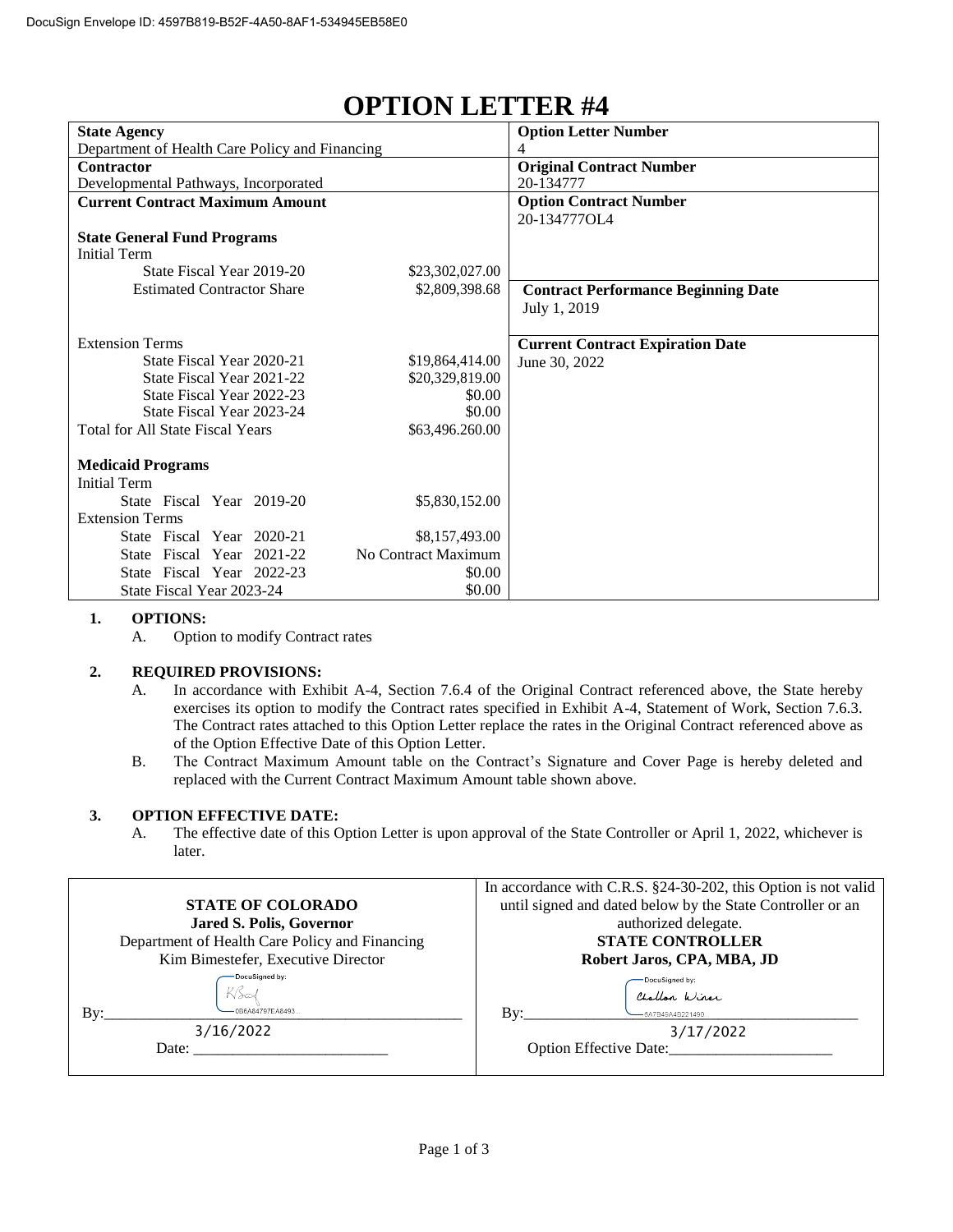| <b>ADMINISTRATIVE FUNCTIONS RATE TABLE</b>                                         |                                                       |                   |  |  |
|------------------------------------------------------------------------------------|-------------------------------------------------------|-------------------|--|--|
| <b>Description</b>                                                                 | Rate                                                  | <b>Frequency</b>  |  |  |
| <b>Operations Guide</b>                                                            | \$7,596.10                                            | Annually - Year   |  |  |
|                                                                                    |                                                       | 1 of the Contract |  |  |
| <b>Operations Guide Update</b>                                                     | \$1,357.01                                            | Annually $-$      |  |  |
|                                                                                    |                                                       | Years 2, 3, 4,    |  |  |
|                                                                                    |                                                       | and 5 of the      |  |  |
|                                                                                    |                                                       | Contract          |  |  |
| <b>Community Outreach Plan</b>                                                     | Small Agency: \$1,269.81<br>Medium Agency: \$2,337.77 | Annually          |  |  |
|                                                                                    | Large Agency: \$3,405.72                              |                   |  |  |
| <b>Complaint Trend Analysis</b>                                                    | Small Agency: \$1,528.16                              | Quarterly         |  |  |
|                                                                                    | Medium Agency: \$2,058.80                             |                   |  |  |
|                                                                                    | Large Agency: \$2,588.52                              |                   |  |  |
| <b>Critical Incident Reporting</b>                                                 | \$6.01                                                | Monthly, Per      |  |  |
|                                                                                    |                                                       | Member            |  |  |
|                                                                                    |                                                       | Enrolled          |  |  |
| Critical Incident Follow-Up Performance                                            | \$3,294.11                                            | Quarterly         |  |  |
| Standard                                                                           |                                                       |                   |  |  |
| Case Management Training                                                           | \$615.51                                              | Semi-Annually     |  |  |
| Appeals – Creation of Packet                                                       | \$350.26                                              | Per Packet        |  |  |
| Appeals – Attendance at Hearing                                                    | \$467.83                                              | Per Hearing       |  |  |
|                                                                                    |                                                       |                   |  |  |
| Human Rights Committee                                                             | \$5.67                                                | Monthly, Per      |  |  |
|                                                                                    |                                                       | Member            |  |  |
|                                                                                    |                                                       | Enrolled          |  |  |
| <b>Waiting List Management</b>                                                     | \$90.93                                               | Per Contact       |  |  |
| <b>IDD</b> Determination - Non-Medicaid                                            | \$428.14                                              | Per               |  |  |
|                                                                                    |                                                       | Determination     |  |  |
| Delay Determination - Non-Medicaid                                                 | \$254.72                                              | Per               |  |  |
|                                                                                    |                                                       | Determination     |  |  |
| <b>Expedited DD Determination Testing for</b><br><b>PASRR Level II Evaluations</b> | Actual Costs Up to \$458.42                           | Per Evaluation    |  |  |
| Initial Level of Care Screening And                                                | \$225.37                                              | Per Screening     |  |  |
| Assessment                                                                         |                                                       | and Assessment    |  |  |
| Continued Stay Review (CSR) - Level of                                             | \$203.94                                              | Per Screening     |  |  |
| Care Screening And Assessment                                                      |                                                       | and Assessment    |  |  |
| Rural Travel Add-On (Initial, CSR, Pilot                                           | \$35.70                                               | Per Initial or    |  |  |
| Screen, Pilot Assessment) For Rural                                                |                                                       | <b>CSR</b>        |  |  |
| Counties                                                                           |                                                       |                   |  |  |
| <b>HCBS-CES</b> Application Initial                                                | \$180.30                                              | Per Application   |  |  |
| <b>HCBS-CES Application CSR</b>                                                    | \$136.03                                              | Per Application   |  |  |
|                                                                                    |                                                       |                   |  |  |